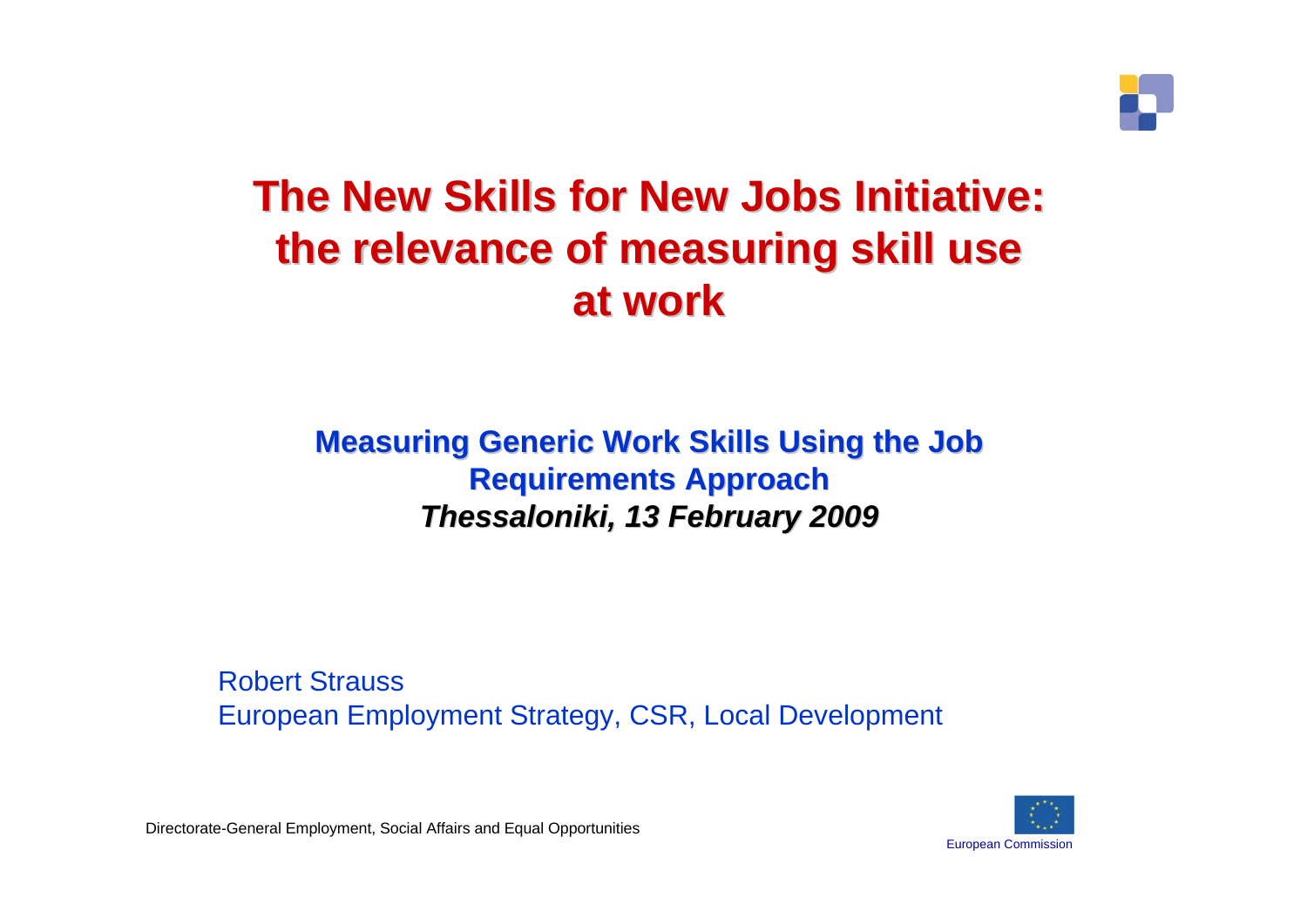

#### **Political mandate for the NSfNJ initiative**

- ¾ The European Council Conclusions stressed that *"Member States and the Commission should give priority to the implementation of the New Skills for New Jobs initiative"* (December 2007)
- $\blacktriangleright$  *"Invite the Commission to present a comprehensive assessment of the future skills requirements in Europe up to 2020, taking account of the impacts of technological change and ageing populations and to propose steps to anticipate future needs. Economic migration can play a role in meeting the needs of the labour market and can contribute to help skills shortages"* (March 2008)

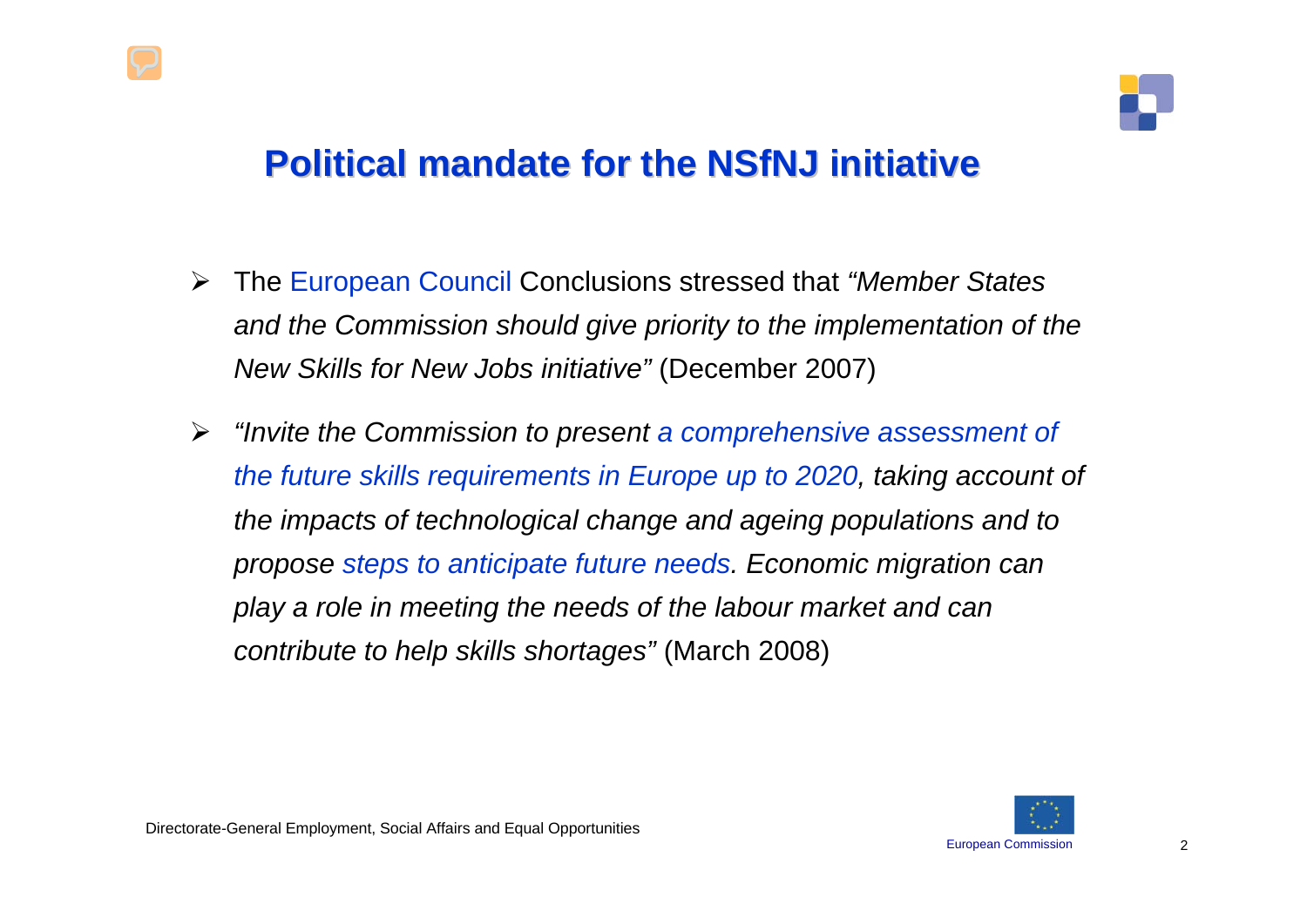

### **The need for a skills revolution The need for a skills revolution**

- $\blacktriangleright$ A need to increase skills levels at all levels of qualification…
- $\blacktriangleright$  … but not just any skills : a need to match real labour market needs
- $\blacktriangleright$ … a quickly changing skills demand



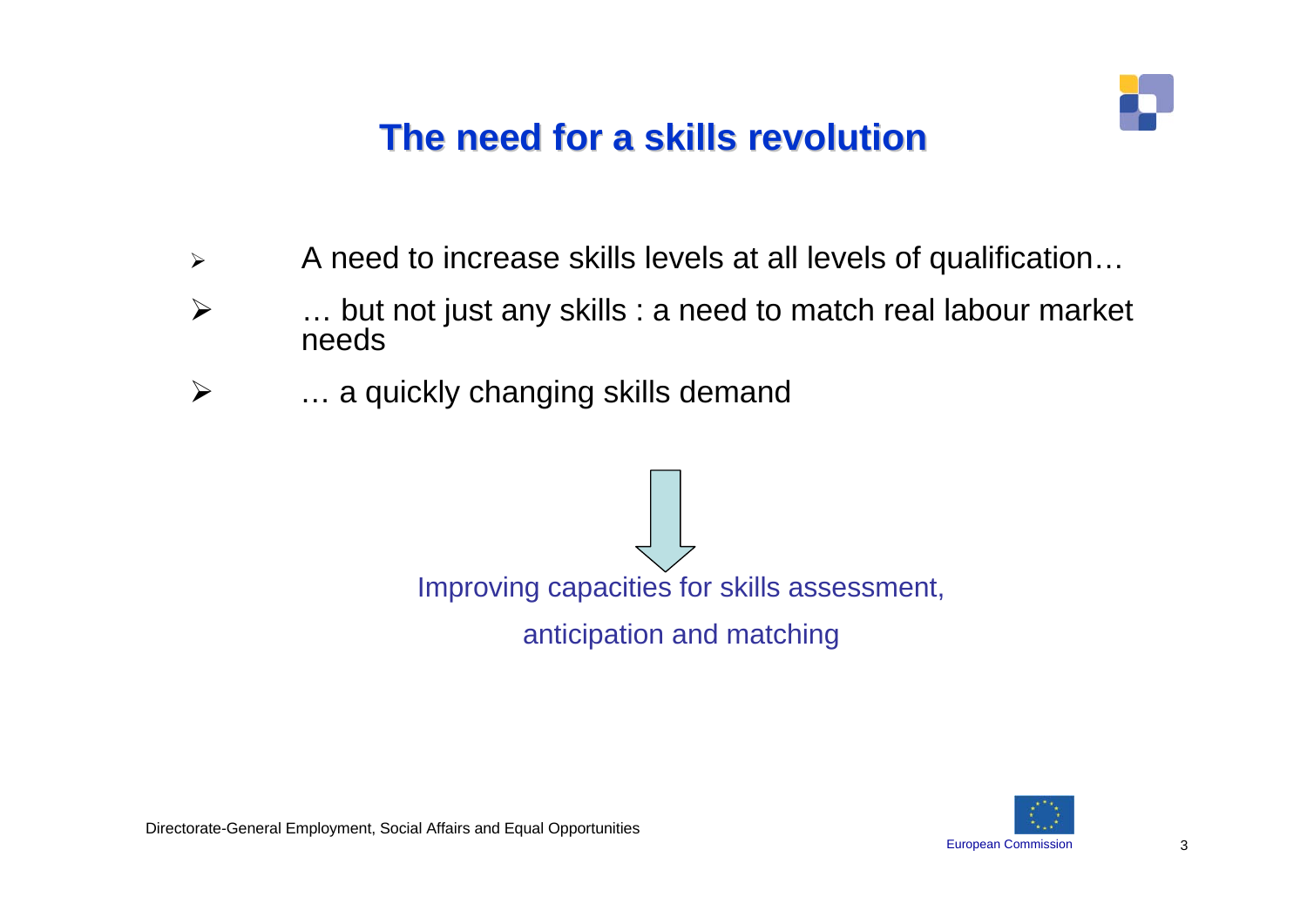### **Why anticipation?**



- ¾ To better prepare for forthcoming challenges and future skills requirements
- ¾ To warn about future labour market failures and skills shortages

Limits : projections are uncertain…

…but developing anticipative and proactive approaches to change is always relevant

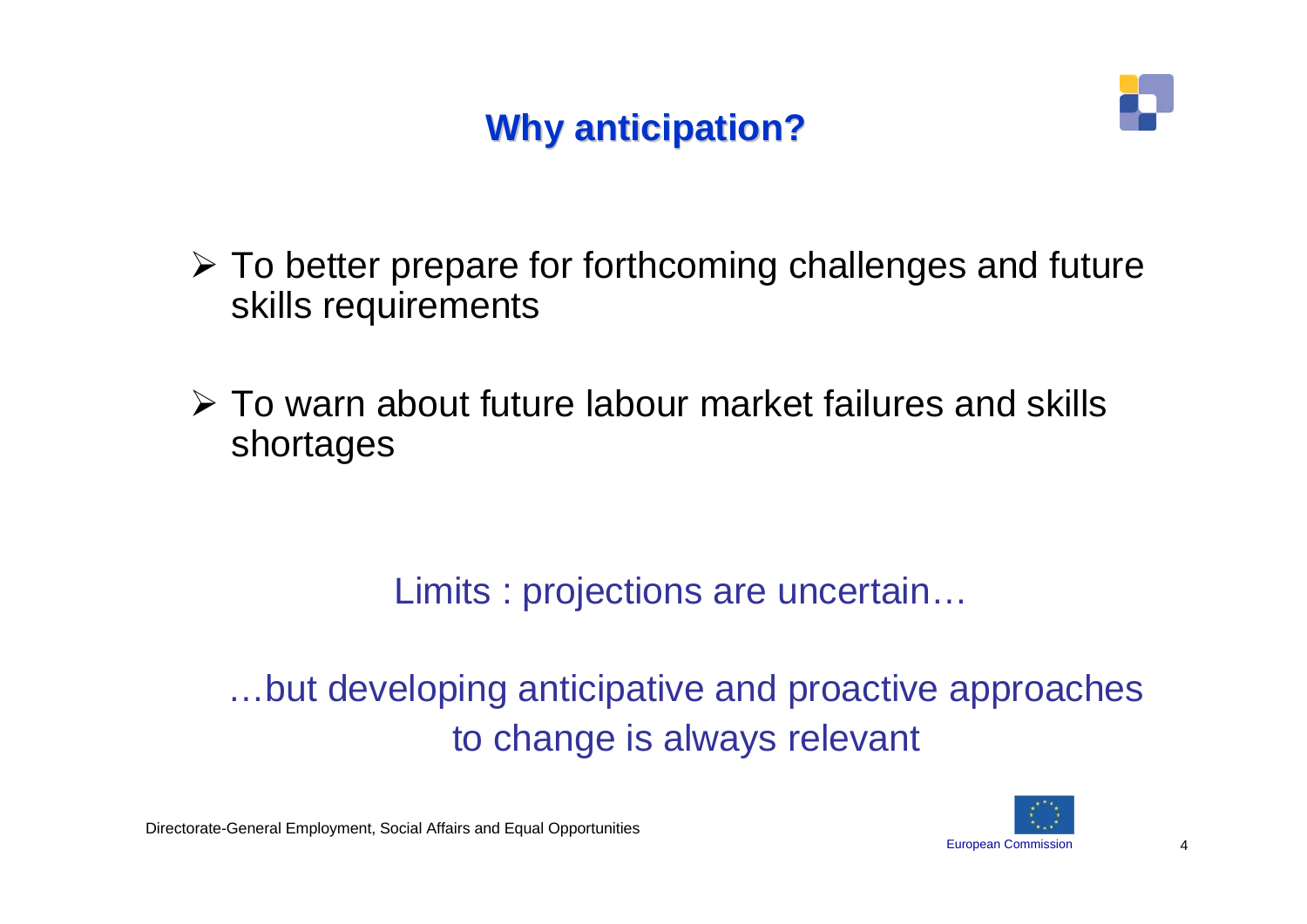## **A first A first assessment assessment up to 2020: up to 2020: evolving evolving skillsneeds**

- ¾ Change and adaptation will continue to be rapid.
- $\triangleright$  A growing demand for high qualifications
- ¾ Increasing skills requirements **at all levels**, including « transferrable » or « generic » skills (e.g. communication and analytical skills)

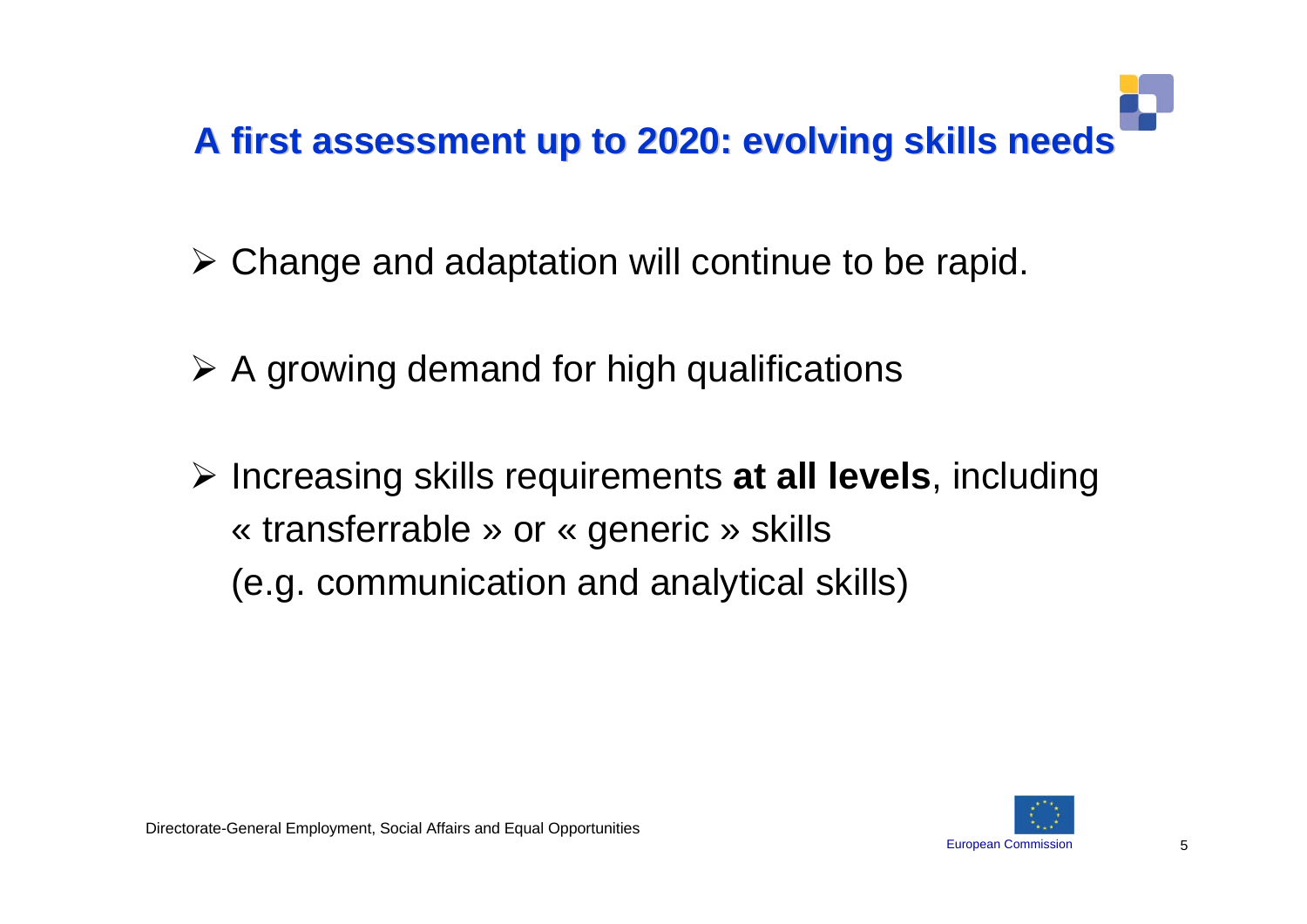

Source: CE/IER estimates, CE projections MDM C81F9A (revision 900), AIIUK.xls, (Figure 4.1a).

From: UK Commission for Employment and Skills "Working Futures 2007-2017", Evidence Report 2, December 2008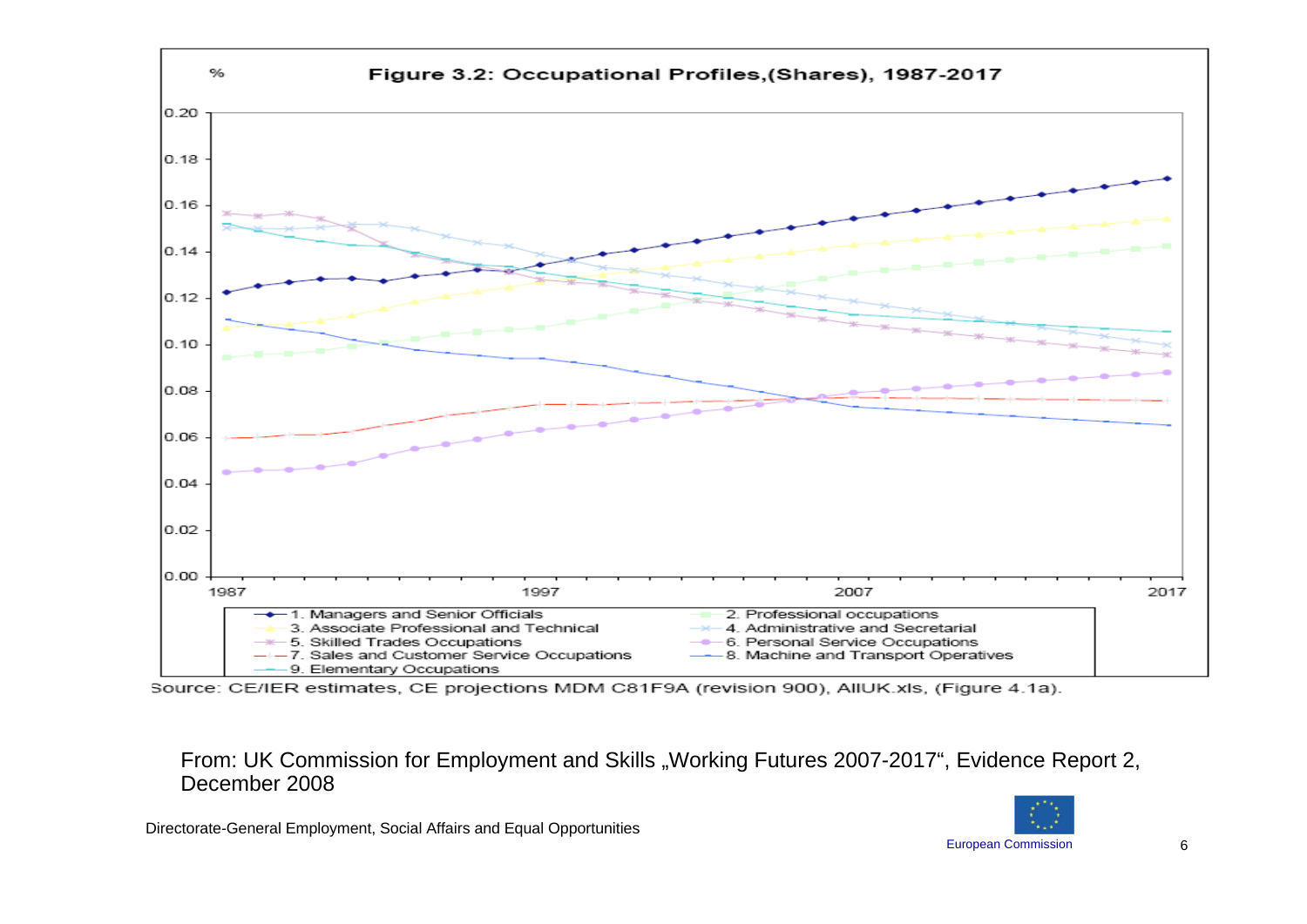

### **Measuring skills provides better data for:**

¾which skills (social, managerial etc.) are more important

¾ whether/what skills are needed in large firms and SMEs

¾whether particular countries need particular skills mixes

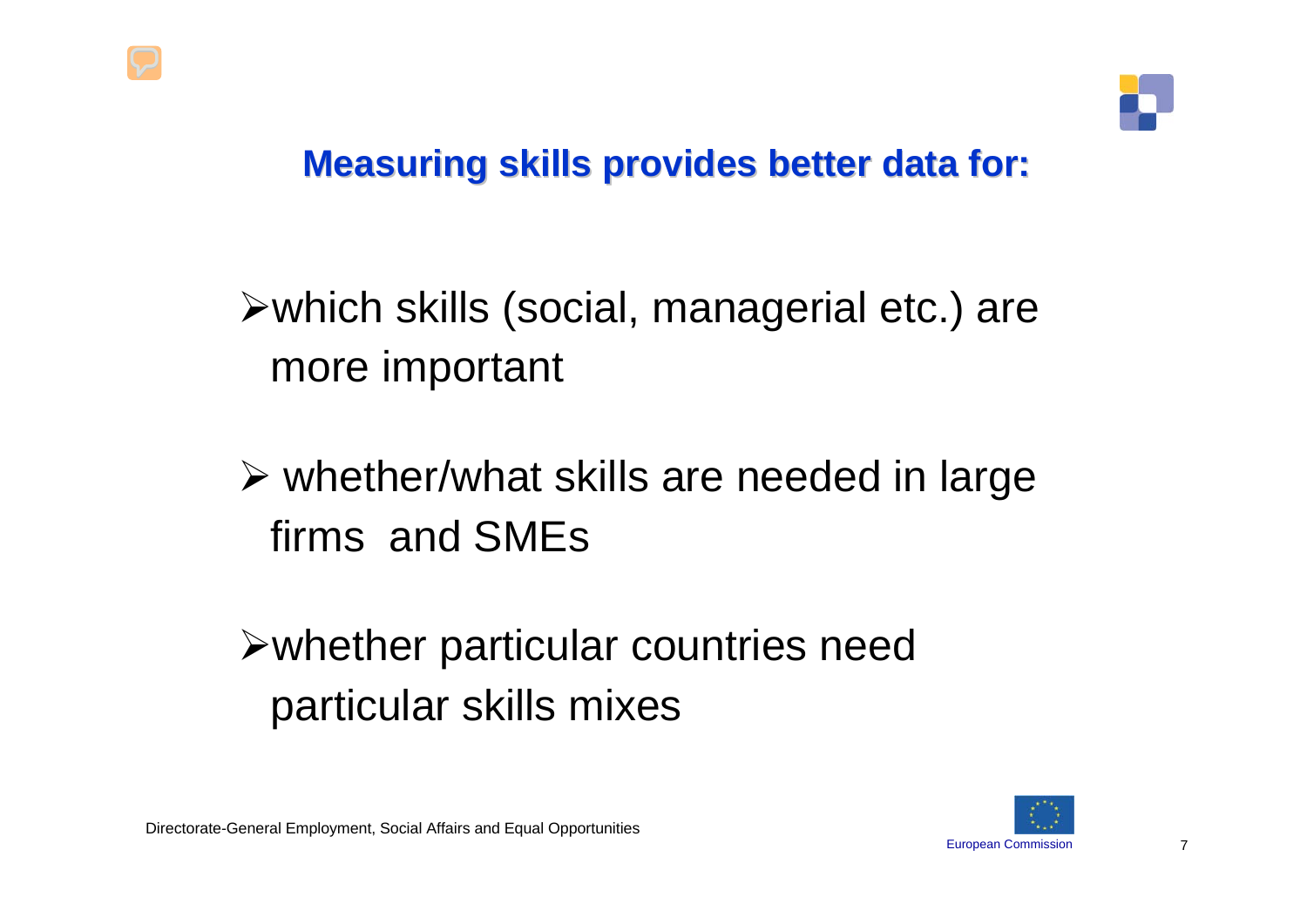

### **Possible areas of further development for JRA:**

### Specific knowledge intensive activity (KISA) skills:

 $\triangleright$  interactive skills

 $\triangleright$  team working skills